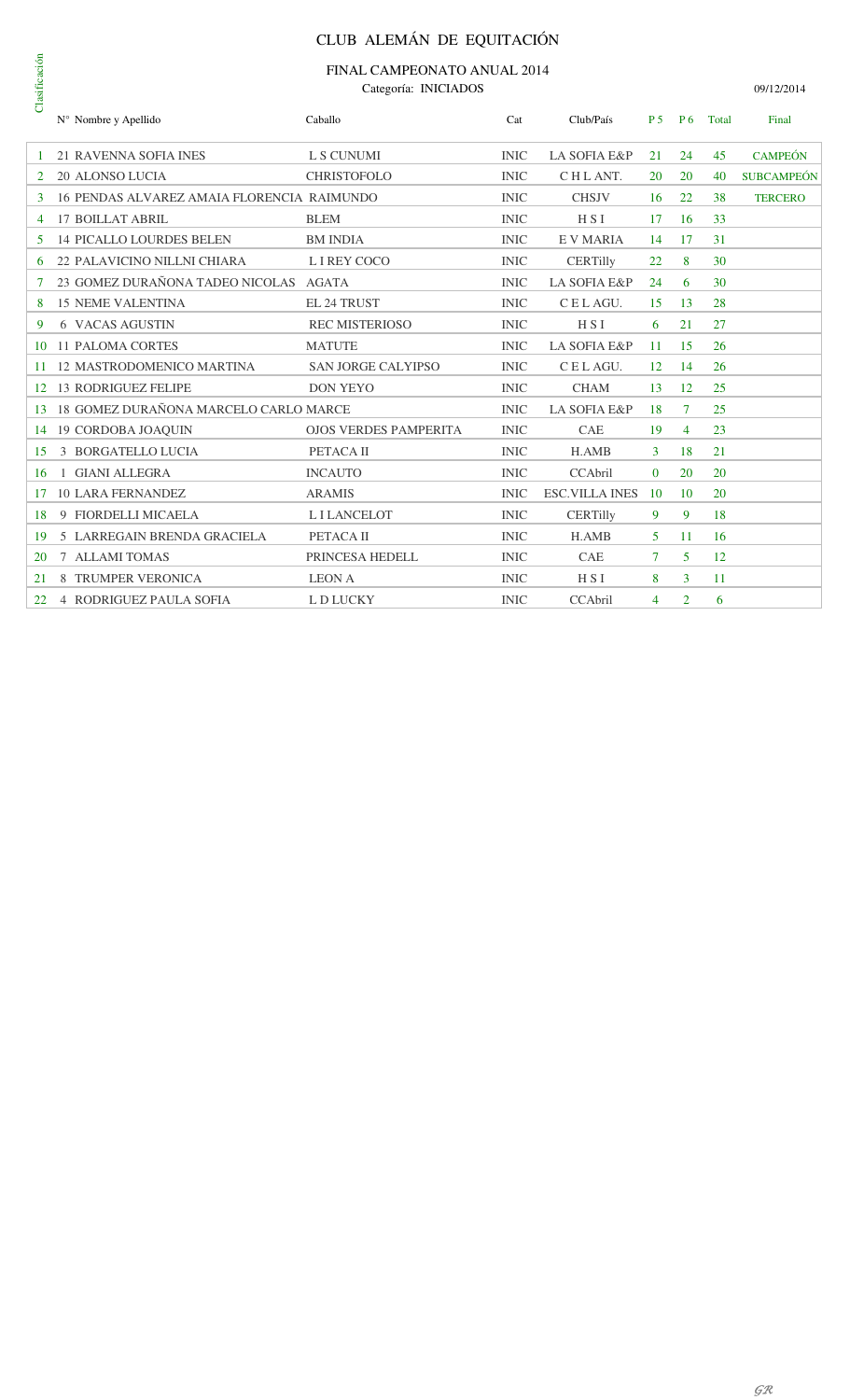

### CLUB ALEMÁN DE EQUITACIÓN FEDERACIÓN ECUESTRE ARGENTINA FINAL CAMPEONATO INDIVIDUAL ANUAL 2014 Categoría: ESCUELA MAYOR y MENOR 09/12/2014



|                 |                | FINAL CAMPEONATO INDIVIDUAL ANUAL 2014<br>OK) |                                  |             | 09/12/2014                             |               |               |               |                   |
|-----------------|----------------|-----------------------------------------------|----------------------------------|-------------|----------------------------------------|---------------|---------------|---------------|-------------------|
| Clasificación   |                |                                               | Categoría: ESCUELA MAYOR y MENOR |             |                                        |               | <b>PUNTOS</b> |               |                   |
|                 |                | $N^{\circ}$ Nombre y Apellido                 | Caballo                          | Cat         | Club                                   |               |               | P 7 P 8 Total | Final             |
|                 |                |                                               |                                  |             |                                        |               |               |               |                   |
| -1              | 31             | <b>MADERNA SOL</b>                            | <b>BG LOUISIANA</b>              | <b>EMAY</b> |                                        | 31            | 26            | 57            | <b>CAMPEÓN</b>    |
| 2               | 26             | <b>LAS HERAS VANINA</b>                       | AMBATO HIDDEN TREASURE           | <b>EMAY</b> | H.AMB                                  | 26            | 27            | 53            | <b>SUBCAMPEÓN</b> |
| 3               | 20             | ANASTASIO MARIA JOSE                          | <b>OJITO</b>                     | <b>EMAY</b> | <b>CHA</b>                             | 20            | 31            | 51            | <b>TERCERO</b>    |
| 4               | 25             | SARAVIA MICAELA                               | RIO BRAVO LEGENDARIO             | <b>EMAY</b> | <b>ESEE</b>                            | 25            | 25            | 50            |                   |
| 5               | 24             | <b>CENTENO LUCAS</b>                          | <b>BLADIMIR (FF)</b>             | EMAY        | CAAMerlo 24                            |               | 24            | 48            |                   |
| 6               | 27             | <b>VALDEZ ALBERTO</b>                         | <b>INDIO IV</b>                  | <b>EMAY</b> | LCCC                                   | 27            | 21            | 48            |                   |
| 7               | 32             | FIGUEROA MARIA PAZ                            | QUIDU                            | <b>EMAY</b> | CEPtoMa 32                             |               | 16            | 48            |                   |
| 8               | 30             | LATTANZIO AZUL CHIARA                         | WINBISHI REX MINA Z              | <b>EMAY</b> | <b>CHA</b>                             | 30            | 17            | 47            |                   |
| 9               | 16             | <b>AMOROSO CLAUDIA</b>                        | TOPOLINA (FF)                    | <b>EMAY</b> | <b>CHA</b>                             | 16            | 30            | 46            |                   |
|                 | 10 22          | <b>SARAVIA MICAELA</b>                        | <b>YENNY</b>                     | <b>EMAY</b> | <b>ESEE</b>                            | 22            | 23            | 45            |                   |
| 11              | 28             | <b>GRISELDA POLANCO</b>                       | <b>CONTER</b>                    | <b>EMAY</b> |                                        | 28            | 15            | 43            |                   |
| 12 8            |                | <b>SERONERO DARIAN</b>                        | L S CAMILA                       | <b>EMAY</b> | <b>CHyPBS</b>                          | 8             | 34            | 42            |                   |
| 13              | 10             | DE DIOS MARIA VICTORIA                        | <b>FLICKA II</b>                 | <b>EMAY</b> | CAE                                    | 10            | 29            | 39            |                   |
|                 | 14 33          | AMOROSO CLAUDIA                               | <b>GL SZIRVA</b>                 |             | <b>CHA</b>                             | 34            | 5             | 39            |                   |
|                 |                | <b>DEMASI TICIANA JANICE</b>                  | <b>HARRY LU</b>                  | <b>EMAY</b> |                                        |               | 19            | 38            |                   |
|                 | 15 19          |                                               |                                  | <b>EMAY</b> | <b>CCLM</b>                            | 19            |               |               |                   |
| 16 <sup>9</sup> |                | MARISTANY MARIA AGUSTINA BLACK JACK V         |                                  | <b>EMAY</b> | <b>CHBA</b>                            | 9             | 28            | 37            |                   |
| 17              | -17            | RICO ANALIA LAURA                             | C W CAETANO                      | <b>EMAY</b> | CAAMerlo 17                            |               | 20            | 37            |                   |
| 18              | $\overline{4}$ | <b>LIJO BELEN</b>                             | <b>AZTECA III</b>                | <b>EMAY</b> | CCAbril                                | 4             | 32            | 36            |                   |
| 19              | 29             | <b>BENARDINELLE MAIA</b>                      | PATAGONIA HIDALGO                | <b>EMAY</b> | <b>ESEE</b>                            | 29            | 7             | 36            |                   |
| 20              | 23             | <b>VERA GEORGINA</b>                          | A M ADRIANO                      | <b>EMAY</b> | <b>ELV</b>                             | 23            | 11            | 34            |                   |
|                 | 21 14          | <b>BAROFFIO MOLINA MATIAS</b>                 | <b>RED DREAMS</b>                | <b>EMAY</b> | <b>CEEC</b>                            | 14            | 18            | 32            |                   |
| 22              | - 6            | FRAGOZO VALENTINA                             | ENSUEÑO QUIMERA                  | <b>EMAY</b> | VHC                                    | 6             | 22            | 28            |                   |
| 23              | -12            | <b>VALES EMILIA</b>                           | <b>TAMBO NIÑO BIEN</b>           | <b>EMAY</b> | VHC                                    | 12            | 14            | 26            |                   |
|                 | 24 13          | TABOADA MICAELA MARIA                         | <b>LA FE AMPEZZO</b>             | <b>EMAY</b> | <b>CHSJV</b>                           | 13            | 13            | 26            |                   |
|                 | 25 15          | <b>SANSO MARIA SOL</b>                        | <b>LUCKY BOY I</b>               | <b>EMAY</b> | <b>CHAM</b>                            | 15            | 10            | 25            |                   |
| 26              | <sup>11</sup>  | <b>TRIPODI GABRIEL</b>                        | REYNA MORA I                     | <b>EMAY</b> | <b>CHyPBS</b>                          | <sup>11</sup> | 12            | 23            |                   |
| 27              | 21             | <b>CARACCIOLO JORGE R</b>                     | <b>LUCIFER Z</b>                 | <b>EMAY</b> | VHC                                    | 21            | $\mathbf{0}$  | 21            |                   |
|                 | 28 18          | <b>VERNENGO JULIETA</b>                       | <b>ANSELMOZ</b>                  | <b>EMAY</b> | CHyGCB                                 | - 18          | $\mathbf{0}$  | 18            |                   |
| 29 7            |                | BRUNELLI SILVANA PAOLA                        | <b>CARAVANA MAGICA</b>           | <b>EMAY</b> | <b>ESEE</b>                            | 7             | 9             | 16            |                   |
| 30 <sub>5</sub> |                | <b>MILLILO ABRIL</b>                          | <b>BP PRINCIPE</b>               | <b>EMAY</b> | AMBATO <sub>5</sub>                    |               | 8             | 13            |                   |
| 31 1            |                | ZAPICO JUAN MARTIN                            | <b>ESTRELLA B F Z</b>            | <b>EMAY</b> | H.AMB                                  | $\mathbf{0}$  | 6             | 6             |                   |
|                 |                |                                               |                                  |             |                                        |               |               |               |                   |
| -1              | 82             | <b>TECHEYRA AGOSTINA</b>                      | <b>GRAN INDIANA</b>              | <b>EMEN</b> | I. QUART. 49                           |               | 43            | 92            | <b>CAMPEÓN</b>    |
| 2               | 74             | PIMENTEL ROSARIO                              | <b>TATABRA POPEYE</b>            | <b>EMEN</b> | <b>LLCC</b>                            | 41            | 48            | 89            | <b>SUBCAMPEÓN</b> |
| 3               | 80             | <b>MILITO MARIA SOFIA</b>                     | <b>CAREFUL OLD</b>               | <b>EMEN</b> | <b>CHA</b>                             | 47            | 35            | 82            | <b>TERCERO</b>    |
| 4               | 63             | <b>MAYO HELENA</b>                            | <b>PRETENCIOSA</b>               | <b>EMEN</b> | CCAbril                                | 30            | 49            | 79            |                   |
| 5               | 78             | <b>MADORNO MARTINA</b>                        | <b>GITANA LUNA</b>               |             | <b>CHSJV</b>                           | 45            | 32            | 77            |                   |
|                 | 68             | <b>SENSEVER CAMILA</b>                        | TIC TAC                          | <b>EMEN</b> |                                        |               | 41            | 76            |                   |
| 6               |                |                                               |                                  | <b>EMEN</b> | CHConc                                 | 35            |               |               |                   |
| 7               | 55             | DI CORINTO CANDELA                            | <b>DAYANE</b>                    | <b>EMEN</b> | CCAbril                                | 22            | 51            | 73            |                   |
| 8               | 60             | LOPEZ FERNANDEZ GABRIEL ON GEPETTO VA         |                                  | <b>EMEN</b> | VHC                                    | 27            | 45            | 72            |                   |
| 9               | 69             | <b>MARTINI CARMELA</b>                        | RANQUEL CAYUQUEO                 | <b>EMEN</b> | $CHLANT$ 36                            |               | 36            | 72            |                   |
| 10              | 65             | <b>GRILLO DELFINA</b>                         | <b>MAGNUS CARUSSO</b>            | <b>EMEN</b> | <b>CHT</b>                             | 32            | 38            | 70            |                   |
|                 | 11 75          | ZURITA ALEJANDRO                              | ROD DESEO                        | <b>EMEN</b> | ELV                                    | 42            | 26            | 68            |                   |
| 12              | 66             | CAVOLO JOSEFINA                               | <b>APETEIZER</b>                 | <b>EMEN</b> | <b>LLCC</b>                            | 33            | 33            | 66            |                   |
|                 | 13 50          | FERNANDEZ GUADALUPE CATAIV M INDIO            |                                  | <b>EMEN</b> | $3 \text{V}$ MARI $4$ 17               |               | 47            | 64            |                   |
|                 | 14 79          | ZURITA ALEJANDRO                              | <b>HONEY</b>                     | <b>EMEN</b> | <b>ELV</b>                             | 46            | 18            | 64            |                   |
|                 | 15 52          | SALIDO JULIETA LUCIA                          | <b>CHIFLON</b>                   | <b>EMEN</b> | <b>CHMSJ</b>                           | 19            | 44            | 63            |                   |
| 16              | 57             | HOIAK MARIA CLARA                             | <b>MIMI</b>                      | <b>EMEN</b> | <b>CHMSJ</b>                           | 24            | 39            | 63            |                   |
|                 | 17 72          | DI PARMA AGUSTINA                             | <b>TORMENTA IV</b>               | <b>EMEN</b> | $\sqrt{\text{SOFA}}$ E <sub>s</sub> 39 |               | 24            | 63            |                   |
| 18              | 77             | <b>GOLIN AGUSTINA</b>                         | L B ENCANTADORA ADRI             | <b>EMEN</b> | <b>JCR</b>                             | 44            | 19            | 63            |                   |
| 19              | 81             | <b>IRIARTE LUCIA QUIMEY</b>                   | REMOLINO PEHUEN                  | <b>EMEN</b> | PEHUEN E 48                            |               | 13            | 61            |                   |
| 20              | 51             | TOVIGGINO MARIA VALENTINA CARBELLO Z          |                                  | <b>EMEN</b> | EHT                                    | 18            | 42            | 60            |                   |
| 21              | 56             | <b>RIOS SERENA</b>                            | <b>DANCO</b>                     | <b>EMEN</b> | <b>ESEE</b>                            | 23            | 35            | 58            |                   |
| 22              | 83             | NOIR JORGE IGNACIO AGUSTIN L C PIERINA        |                                  | <b>EMEN</b> | <b>JCVT</b>                            | 51            | 6             | 57            |                   |
| 23              | 70             | <b>GONZALEZ MANUELA</b>                       | CANDELA G C                      | <b>EMEN</b> | H S I                                  | 37            | 15            | 52            |                   |
|                 | 24 53          | <b>ORIETA TOBIAS</b>                          | <b>ESCORPION I</b>               | <b>EMEN</b> | CHConc                                 | 20            | 31            | 51            |                   |
|                 | 25 76          | PICHOT TACHELLA COSTA VALE SIROCCO E E        |                                  | <b>EMEN</b> | <b>CHA</b>                             | 43            | 8             | 51            |                   |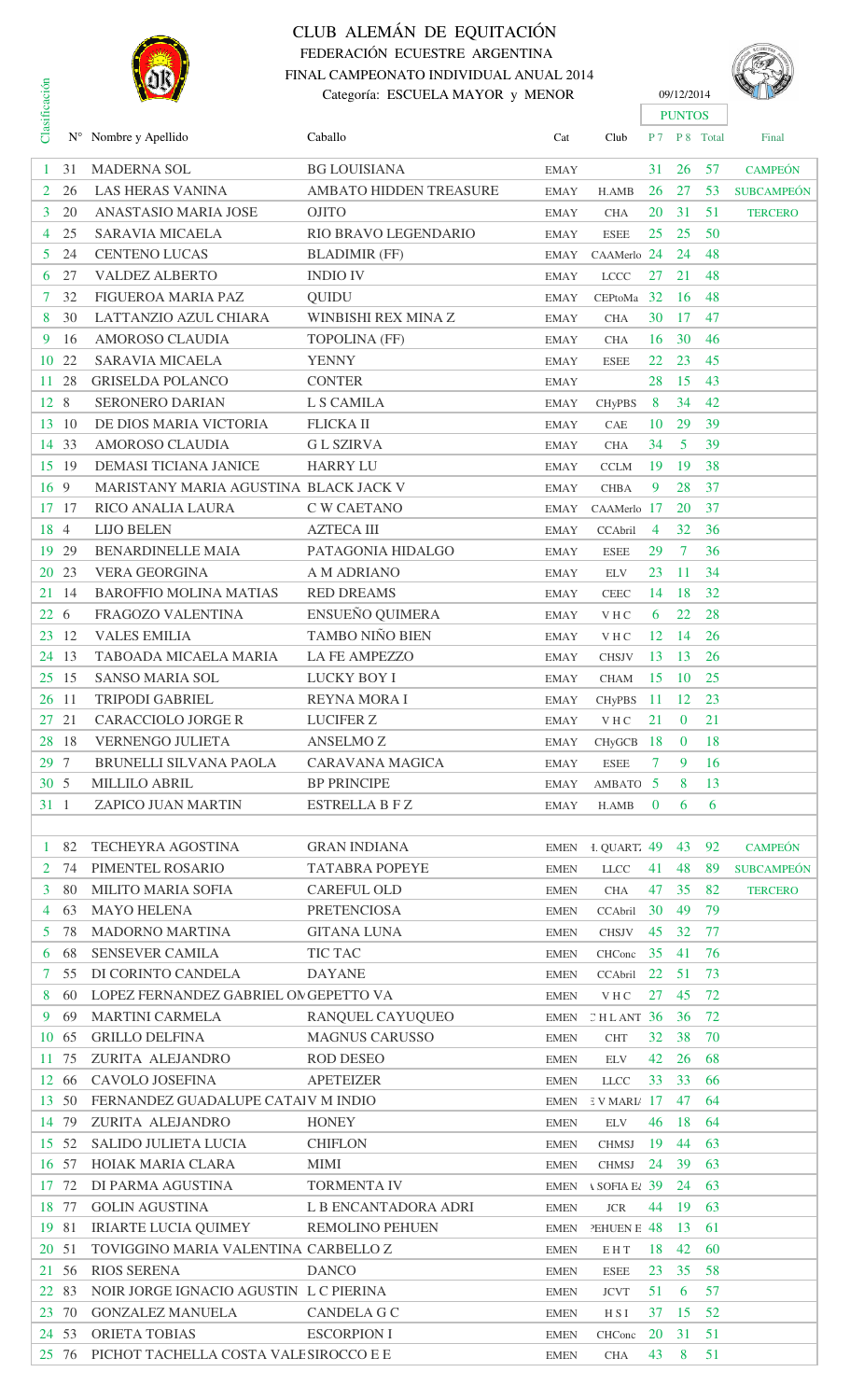

ficación

### CLUB ALEMÁN DE EQUITACIÓN FEDERACIÓN ECUESTRE ARGENTINA FINAL CAMPEONATO INDIVIDUAL ANUAL 2014 Categoría: ESCUELA MAYOR y MENOR 09/12/2014



| Clasific |       |                                             |                              |             |                  | <b>PUNTOS</b> |                |               |       |
|----------|-------|---------------------------------------------|------------------------------|-------------|------------------|---------------|----------------|---------------|-------|
|          |       | N° Nombre y Apellido                        | Caballo                      | Cat         | Club             |               |                | P 7 P 8 Total | Final |
|          | 26 37 | <b>ESCARIZ DELFINA</b>                      | NATIVO SOLITARIO             | <b>EMEN</b> | $CAAMerlo$ 4     |               | 46             | 50            |       |
| 27       | 46    | BERNARDA MIGUEL TORENA                      | <b>CARAMELO</b>              | <b>EMEN</b> | HLP TAND 13      |               | 37             | 50            |       |
| 28       | 67    | <b>DORF PAULINA</b>                         | RAYO MC QUEEN I              | <b>EMEN</b> | H S I            | 34            | -16            | 50            |       |
| 29       | 48    | MARTINEZ FRANCO M.                          | <b>ROS MAYLEN II</b>         | <b>EMEN</b> | <b>CHyPBS</b>    | -16           | <b>30</b>      | 46            |       |
|          | 30 62 | <b>MAUAS MARTINA</b>                        | <b>GUADALUPE I</b>           | <b>EMEN</b> | HSI              | 29            | 17             | 46            |       |
| 31       | 38    | <b>ESCARIZ IÑAKI</b>                        | DR GUAPA                     | <b>EMEN</b> | $CAAMerlo$ 5     |               | 40             | 45            |       |
| 32       | 49    | PEREZ ESTRADA VENUS                         | <b>LA OFENDIDA</b>           | <b>EMEN</b> | <b>CHN</b>       | 16            | 29             | 45            |       |
| 33       | .54   | DEMASI TATIANA ANAEL                        | <b>LUCERO IX</b>             | <b>EMEN</b> | <b>CCLM</b>      | 21            | 23             | 44            |       |
| 34       | 73    | <b>HAYMES VALENTINA</b>                     | <b>G N PALOMA</b>            | <b>EMEN</b> | H S I            | 41            | 2              | 43            |       |
| 35       | 47    | <b>ALVAREZ MARIA INES</b>                   | <b>MONEY</b>                 | <b>EMEN</b> | <b>JCVT</b>      | 14            | 28             | 42            |       |
|          | 36 64 | LE CLOVERES LUAN                            | REMONTA FALSIFICADOR         | <b>EMEN</b> | H S I            | 31            | 10             | 41            |       |
| 37       | 71    | CALOGERO ORNELLA SOFIA                      | <b>LEON DIPLOMATICO</b>      | <b>EMEN</b> | <b>CHMis</b>     | 38            | 3              | 41            |       |
| 38       | 61    | <b>SIGMARINGO BELEN</b>                     | <b>SPIRIT EVELYN SHERIFF</b> | <b>EMEN</b> | H S I            | 28            | 9              | 37            |       |
| 39       | 58    | <b>DIEHL DELFINA</b>                        | <b>CABO NEGRO R B</b>        | <b>EMEN</b> | <b>CHBA</b>      | 25            | <sup>11</sup>  | 36            |       |
| 40       | 43    | PERETTO ESPERANZA                           | <b>DOS LUNAS BALU</b>        | <b>EMEN</b> | H.AMB            | 10            | 21             | 31            |       |
| 41       | .59   | DEL RIO JULIETA                             | <b>LA MISSION AMELIE</b>     | <b>EMEN</b> | CHGSM            | 26            | -5             | 31            |       |
| 42       | 34    | <b>MADORNO ABRIL</b>                        | <b>SIL SADAM</b>             | <b>EMEN</b> | <b>CHSJV</b>     | 1.            | 27             | 28            |       |
| 43       | 35    | RUIZ FERNANDEZ DIANELLA YAD R PIPPER HUAIRA |                              | <b>EMEN</b> | EHT              | 2             | 25             | 27            |       |
| 44       | 40    | <b>MIRALLES CELINA</b>                      | <b>TATABRA SILVERADO</b>     | <b>EMEN</b> | <b>CHA</b>       | 7             | <b>20</b>      | 27            |       |
| 45       | 45    | TOVIGGINO MARIA VALENTINA B M SEMILLON      |                              | <b>EMEN</b> | EHT              | 12            | 14             | 26            |       |
| 46       | 36    | <b>LAVASELLI FRANCISCA</b>                  | <b>TILO</b>                  | <b>EMEN</b> | CHLANT           | - 3           | 22             | 25            |       |
| 47       | 39    | <b>MATSUMOTO MATIAS</b>                     | <b>HIPOLITO I</b>            | <b>EMEN</b> | CCAbril          | 6             | 12             | 18            |       |
| 48       | 41    | LUCENA MAGUIRE CATALINA                     | SOLAGUAYRE CARDELINA         | <b>EMEN</b> | <b>CN</b>        | 8             | $\tau$         | 15            |       |
| 49       | 44    | <b>TIZIANA CARMONA</b>                      | NICO II                      | <b>EMEN</b> | $TO$ POLO $C$ 11 |               | $\overline{4}$ | -15           |       |
| 50       | 42    | LAVASELLI IGNACIA                           | <b>TILO</b>                  | <b>EMEN</b> | $CHLANT$ 9       |               | $\mathbf{1}$   | 10            |       |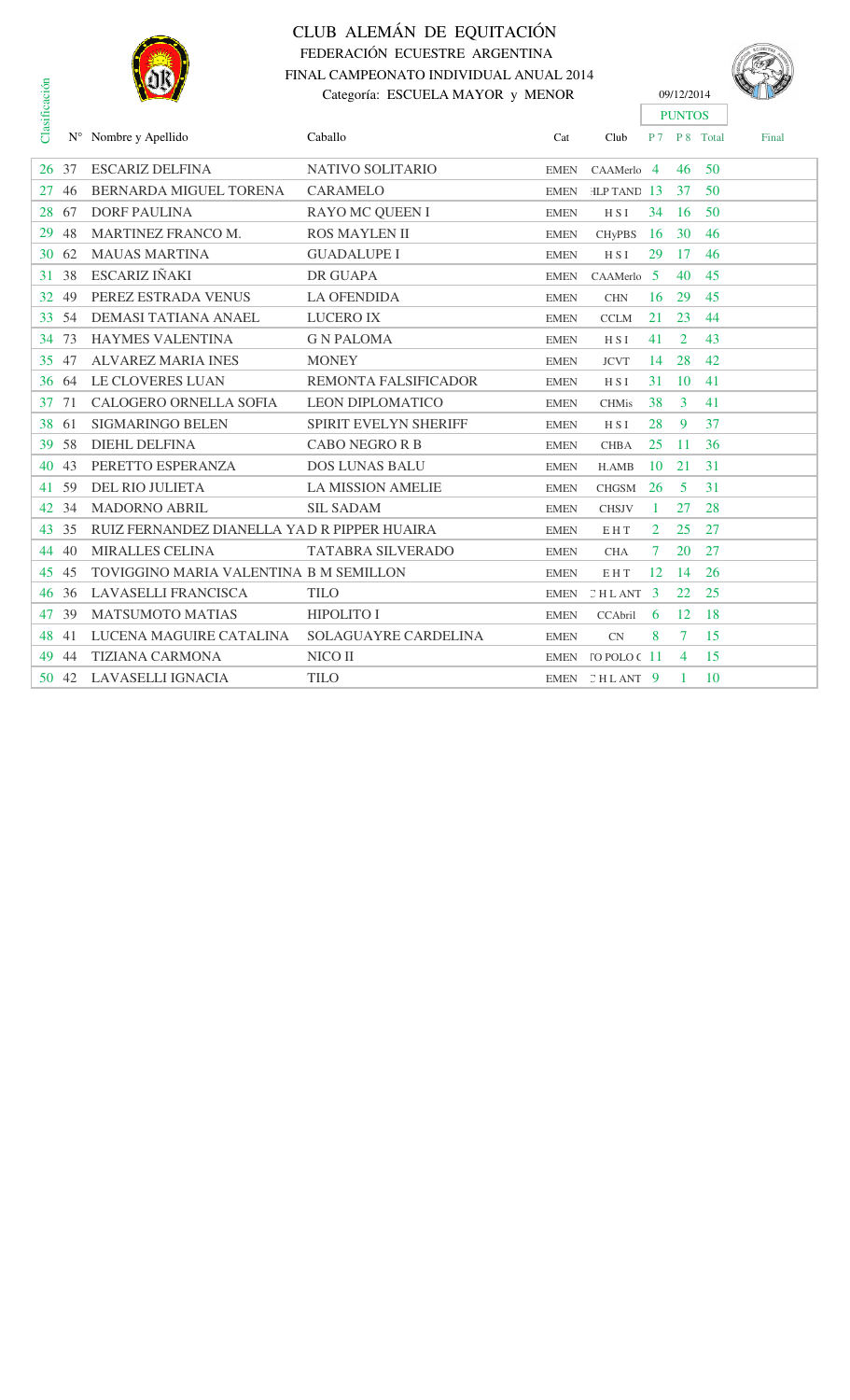# CLUB ALEMÁN DE EQUITACIÓN

## CAMPEONATO POR EQUIPOS

|                      |        |                                                   | Categoría: INICIADOS         |                 |                     |         |                |              |
|----------------------|--------|---------------------------------------------------|------------------------------|-----------------|---------------------|---------|----------------|--------------|
|                      |        |                                                   | 09/12/2014                   |                 |                     |         |                |              |
| Prueba N° 6          |        | N° Nombre y Apellido                              | Caballo                      | Cat             | Club                | ClasInd | Clasificación  | <b>FINAL</b> |
| Equipo N° 1          | $1\,1$ | 9 FIORDELLI MICAELA                               | L I LANCELOT                 | <b>INIC</b>     | <b>CERTilly</b>     | 15      |                |              |
|                      | 12     | 22 PALAVICINO NILLNI CHIARA                       | L I REY COCO                 | <b>INIC</b>     | <b>CERTilly</b>     | 16      |                |              |
|                      | 13     | <b>10 LARA FERNANDEZ</b>                          | <b>ARAMIS</b>                |                 | INIC SC.VILLA IN 14 |         | 6              | Subcamp      |
| Equipo N° 2          | 21     | 7 ALLAMI TOMAS                                    | PRINCESA HEDELL              | <b>INIC</b>     | CAE                 | 19      |                |              |
|                      | 22     | 19 CORDOBA JOAQUIN                                | <b>OJOS VERDES PAMPERITA</b> | <b>INIC</b>     | CAE                 | 20      |                |              |
|                      | 23     | 1 GIANI ALLEGRA                                   | <b>INCAUTO</b>               | <b>INIC</b>     | CCAbril             | 4       | 5              |              |
| Equipo $N^{\circ}$ 3 | 31     | 5 LARREGAIN BRENDA GRACIELA                       | PETACA II                    | <b>INIC</b>     | H.AMB               | 13      |                |              |
|                      | 32     | 3 BORGATELLO LUCIA                                | PETACA II                    | <b>INIC</b>     | H.AMB               | 6       |                |              |
|                      | 33     | 4 RODRIGUEZ PAULA SOFIA                           | L D LUCKY                    | <b>INIC</b>     | CCAbril             | 22      | $\overline{4}$ |              |
| Equipo N° 4          | 41     | 17 BOILLAT ABRIL                                  | <b>BLEM</b>                  | <b>INIC</b>     | H S I               | 8       |                |              |
|                      | 42     | 8 TRUMPER VERONICA                                | <b>LEON A</b>                | <b>INIC</b>     | H S I               | 21      |                |              |
|                      | 43     | 6 VACAS AGUSTIN                                   | REC MISTERIOSO               | $\mathbb{INIC}$ | H S I               | 3       | $\overline{2}$ |              |
| Equipo $N^{\circ}$ 5 | 5 1    | 12 MASTRODOMENICO MARTINA                         | <b>SAN JORGE CALYIPSO</b>    |                 | INIC CELAGU.        | - 10    |                |              |
|                      | 52     | <b>15 NEME VALENTINA</b>                          | <b>EL 24 TRUST</b>           |                 | INIC CELAGU.        | - 11    |                |              |
|                      | 53     | 2 TOVIGGINO MARIA VICTTORIA                       | ÑOÑO PLAY                    | <b>INIC</b>     | EHT                 |         |                |              |
|                      |        | Equipo N° 6 61 18 GOMEZ DURAÑONA MARCELO CA MARCE |                              |                 | INIC A SOFIA E& 17  |         |                |              |
|                      | 62     | 23 GOMEZ DURAÑONA TADEO NICOL AGATA               |                              |                 | INIC A SOFIA E& 18  |         |                |              |
|                      | 63     | 16 PENDAS ALVAREZ AMAIA FLOREN RAIMUNDO           |                              | $\sf INIC$      | <b>CHSJV</b>        | 2       | 3              | Tercero      |
| Equipo N° 7          | 71     | 11 PALOMA CORTES                                  | <b>MATUTE</b>                |                 | INIC A SOFIA E& 9   |         |                |              |
|                      | 72     | 21 RAVENNA SOFIA INES                             | L S CUNUMI                   |                 | INIC A SOFIA E& 1   |         |                |              |
|                      | 73     | 14 PICALLO LOURDES BELEN                          | <b>BM INDIA</b>              |                 | INIC EVMARIA 7      |         | 1              | Campeón      |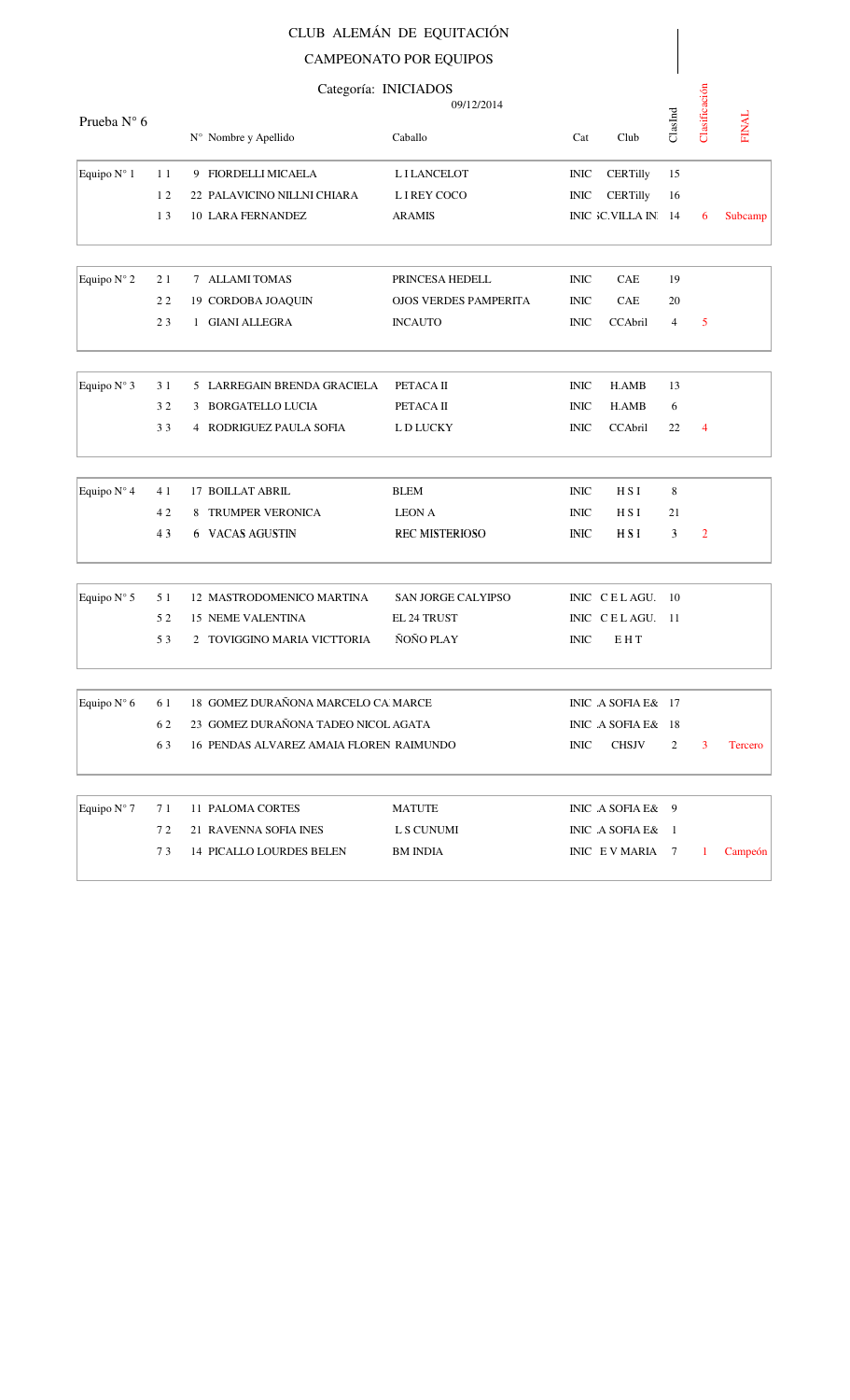

Ptos Camp

### Categoría: ESCUELA MAYOR y MENOR S.V: 0,80 mts CLUB ALEMÁN DE EQUITACIÓN FEDERACIÓN ECUESTRE ARGENTINA CAMPEONATO POR EQUIPOS 2014



| Equipo N° 11 11 1 28                |          |         |    | 9 MARISTANY MARIA AGUSTINA                 | <b>BLACK JACK V</b>                        | <b>EMAY</b> | <b>CHBA</b>      | 6              |               |                |         |
|-------------------------------------|----------|---------|----|--------------------------------------------|--------------------------------------------|-------------|------------------|----------------|---------------|----------------|---------|
|                                     | 112      | 29      |    | 10 DE DIOS MARIA VICTORIA                  | FLICKA II                                  | <b>EMAY</b> | CAE              | 5              |               |                |         |
|                                     | 11 3 30  |         |    | 16 AMOROSO CLAUDIA                         | TOPOLINA (FF)                              | <b>EMAY</b> | <b>CHA</b>       | $\overline{4}$ | 87            | -1             | Campeón |
|                                     |          | 87      |    |                                            |                                            |             |                  |                |               |                |         |
|                                     |          |         |    |                                            |                                            |             |                  |                |               |                |         |
| Equipo $N^{\circ}$ 2                |          |         |    | 2 1 12 11 TRIPODI GABRIEL                  | <b>REYNA MORA I</b>                        | EMAY        | <b>CHyPBS</b>    | 22             |               |                |         |
|                                     | 22       | 34      | 8  | <b>SERONERO DARIAN</b>                     | L S CAMILA                                 | <b>EMAY</b> | <b>CHyPBS</b>    | 1              |               |                |         |
|                                     | 23       | -19     |    | 19 DEMASI TICIANA JANICE                   | <b>HARRY LU</b>                            | <b>EMAY</b> | <b>CCLM</b>      | 15             | 65            | 2              | Subcamp |
|                                     |          | 65      |    |                                            |                                            |             |                  |                |               |                |         |
|                                     |          |         |    |                                            |                                            |             |                  |                |               |                |         |
| Equipo $N^{\circ}$ 4                | 41       | -17     |    | 30 LATTANZIO AZUL CHIARA                   | WINBISHI REX MINA Z                        | <b>EMAY</b> | <b>CHA</b>       | 17             |               |                |         |
|                                     | 42       | 31      |    | 20 ANASTASIO MARIA JOSE                    | <b>OJITO</b>                               | <b>EMAY</b> | <b>CHA</b>       | 3              |               |                |         |
|                                     | 43       | 5       |    | 33 AMOROSO CLAUDIA                         | <b>GL SZIRVA</b>                           | <b>EMAY</b> | <b>CHA</b>       | 29             | 53            | 3              | Tercero |
|                                     |          | 53      |    |                                            |                                            |             |                  |                |               |                |         |
|                                     |          |         |    |                                            |                                            |             |                  |                |               |                |         |
| Equipo $N^{\circ}$ 9                | 91       | - 15    |    | 28 GRISELDA POLANCO                        | <b>CONTER</b><br>RIO BRAVO LEGENDARIO EMAY | <b>EMAY</b> |                  | 19             |               |                |         |
|                                     | 92       | 25      |    | 25 SARAVIA MICAELA                         |                                            |             | <b>ESEE</b>      | 9              |               |                |         |
|                                     | 93       | 9<br>49 |    | 7 BRUNELLI SILVANA PAOLA                   | <b>CARAVANA MAGICA</b>                     | <b>EMAY</b> | <b>ESEE</b>      | 25             | 49            | $\overline{4}$ |         |
|                                     |          |         |    |                                            |                                            |             |                  |                |               |                |         |
| Equipo $N^{\circ}$ 5                | 51       | 13      |    | 13 TABOADA MICAELA MARIA                   | <b>LA FE AMPEZZO</b>                       | <b>EMAY</b> | <b>CHSJV</b>     | 21             |               |                |         |
|                                     | 52       | -18     |    | 14 BAROFFIO MOLINA MATIAS                  | <b>RED DREAMS</b>                          | <b>EMAY</b> | <b>CEEC</b>      | 16             |               |                |         |
|                                     | 53       | 11      |    | 23 VERA GEORGINA                           | A M ADRIANO                                | <b>EMAY</b> | <b>ELV</b>       | 23             | 42            | 5              |         |
|                                     |          | 42      |    |                                            |                                            |             |                  |                |               |                |         |
|                                     |          |         |    |                                            |                                            |             |                  |                |               |                |         |
| Equipo N° 1                         | 11       | 6       | -1 | ZAPICO JUAN MARTIN                         | <b>ESTRELLA B F Z</b>                      | <b>EMAY</b> | H.AMB            | 28             |               |                |         |
|                                     | 1 2 2 7  |         |    | <b>26 LAS HERAS VANINA</b>                 | <b>AMBATO HIDDEN TREASU EMAY</b>           |             | H.AMB            | 7              |               |                |         |
|                                     | 13       | 8       |    | 5 MILLILO ABRIL                            | <b>BP PRINCIPE</b>                         | EMAY        | <b>AMBATO</b>    | 26             | 41            | 6              |         |
|                                     |          | 41      |    |                                            |                                            |             |                  |                |               |                |         |
|                                     |          |         |    |                                            |                                            |             |                  |                |               |                |         |
|                                     |          |         |    |                                            |                                            |             |                  |                |               |                |         |
| Equipo $N^{\circ}$ 13 1 31 33       |          |         |    | <b>66 CAVOLO JOSEFINA</b>                  | <b>APETEIZER</b>                           | <b>EMEN</b> | <b>LLCC</b>      | 18             |               |                |         |
|                                     | 13 2 42  |         |    | 51 TOVIGGINO MARIA VALENTINA               | <b>CARBELLOZ</b>                           | <b>EMEN</b> | EHT              | 9              |               |                |         |
|                                     | 13 3 48  |         |    | <b>74 PIMENTEL ROSARIO</b>                 | <b>TATABRA POPEYE</b>                      | <b>EMEN</b> | <b>LLCC</b>      | 3              | 123           | $\blacksquare$ | Campeón |
|                                     |          | 123     |    |                                            |                                            |             |                  |                |               |                |         |
|                                     |          |         |    |                                            |                                            |             |                  |                |               |                |         |
| Equipo $N^{\circ} 26 \ 26 \ 1 \ 30$ |          |         |    | 48 MARTINEZ FRANCO M.                      | <b>ROS MAYLEN II</b>                       | <b>EMEN</b> | <b>CHyPBS</b>    | 21             |               |                |         |
|                                     | 26 2 45  |         |    | 60 LOPEZ FERNANDEZ GABRIEL OMAR GEPETTO VA |                                            | <b>EMEN</b> | VHC              | 6              |               |                |         |
|                                     | 26 3 43  |         |    | 82 TECHEYRA AGOSTINA                       | <b>GRAN INDIANA</b>                        |             | EMEN H. QUARTZ 8 |                | 118           | $\mathbf{2}$   | Subcamp |
|                                     |          | 118     |    |                                            |                                            |             |                  |                |               |                |         |
|                                     |          |         |    |                                            |                                            |             |                  |                |               |                |         |
|                                     |          |         |    | Equipo N° 17 17 1 51 55 DI CORINTO CANDELA | <b>DAYANE</b>                              | <b>EMEN</b> | CCAbril          | 1              |               |                |         |
|                                     | 172 12   |         |    | 39 MATSUMOTO MATIAS                        | <b>HIPOLITO I</b>                          | <b>EMEN</b> | CCAbril          | 39             |               |                |         |
|                                     | 173 49   |         |    | 63 MAYO HELENA                             | <b>PRETENCIOSA</b>                         | <b>EMEN</b> | CCAbril          |                | $2 \t112 \t3$ |                | Tercero |
|                                     |          | 112     |    |                                            |                                            |             |                  |                |               |                |         |
|                                     |          |         |    |                                            |                                            |             |                  |                |               |                |         |
|                                     |          |         |    | Equipo N° 22 22 1 21 43 PERETTO ESPERANZA  | <b>DOS LUNAS BALU</b>                      | <b>EMEN</b> | H.AMB            | 30             |               |                |         |
|                                     | 22 2 39  |         |    | 57 HOIAK MARIA CLARA                       | <b>MIMI</b>                                | <b>EMEN</b> | <b>CHMSJ</b>     | 12             |               |                |         |
|                                     | 22 3 44  |         |    | 52 SALIDO JULIETA LUCIA                    | <b>CHIFLON</b>                             | <b>EMEN</b> | <b>CHMSJ</b>     |                | 7 104 4       |                |         |
|                                     |          | 104     |    |                                            |                                            |             |                  |                |               |                |         |
| Equipo $N^{\circ} 27 \ 27 \ 1 \ 13$ |          |         |    | 81 IRIARTE LUCIA QUIMEY                    | REMOLINO PEHUEN                            |             | EMEN PEHUEN E.   | 38             |               |                |         |
|                                     | 27 2 4 6 |         |    | 37 ESCARIZ DELFINA                         | <b>NATIVO SOLITARIO</b>                    | EMEN        | CAAMerlo         | 5              |               |                |         |
|                                     | 27 3 40  |         |    | 38 ESCARIZ IÑAKI                           | DR GUAPA                                   |             | EMEN CAAMerlo    | - 11           | 99            | 5              |         |
|                                     |          | 99      |    |                                            |                                            |             |                  |                |               |                |         |
|                                     |          |         |    |                                            |                                            |             |                  |                |               |                |         |